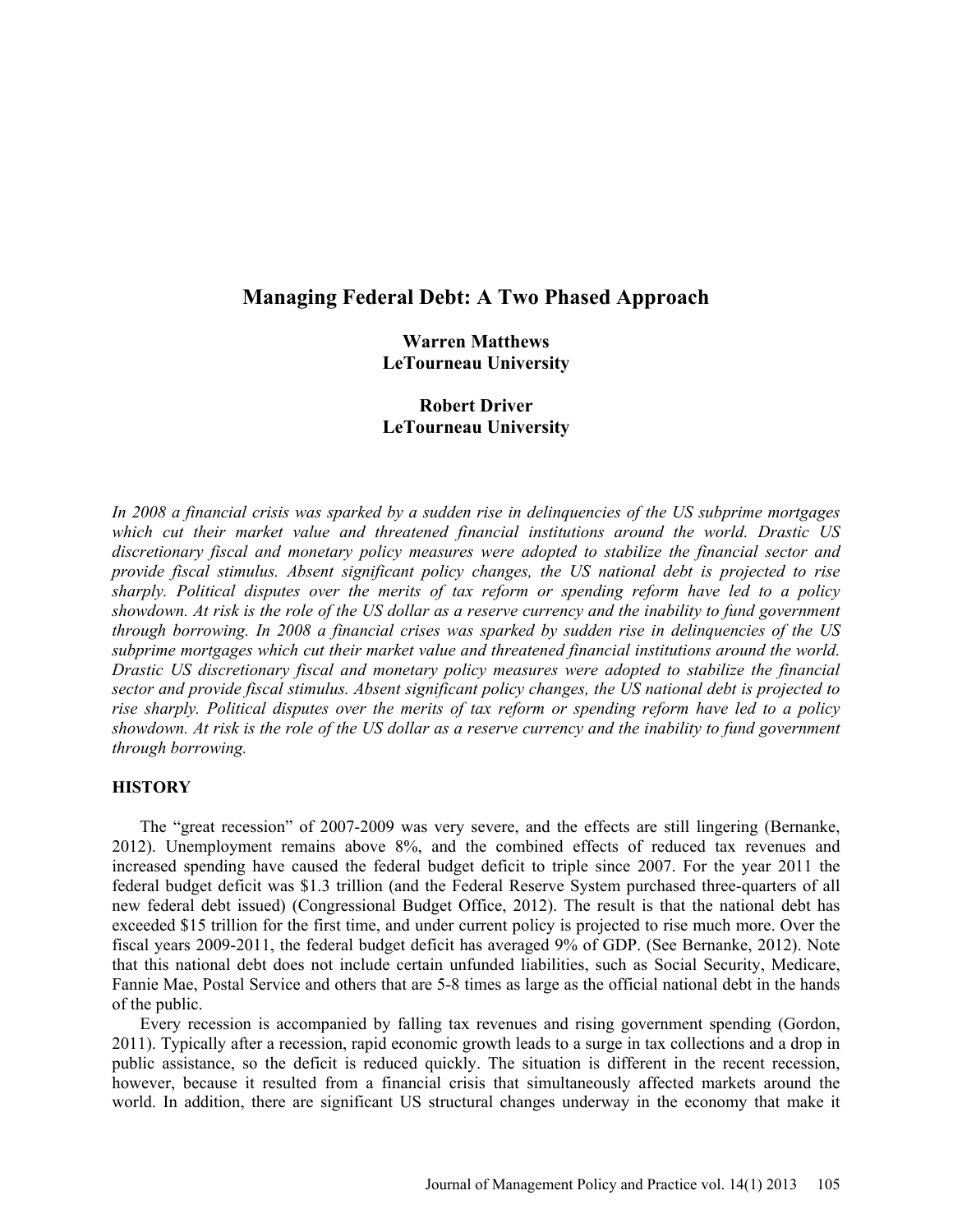difficult to achieve a successful fiscal policy. The huge baby boom generation has started to retire, and it will be replaced in the work force by a smaller number of younger workers. The impact of this shift on Social Security is large, as the number of retirees will grow rapidly for 20 years, and they are living longer. Equally important, there will be fewer workers paying into Social Security to fund the benefits. The ratio of workers to retirees was 4.9 in 1960, and it dropped to 2.8 by 2010. That ratio will fall to 1.9 by 2035, and the Social Security Trust Fund is projected to be depleted by 2036 (Social Security Administration, 2011). Reform of benefits and contributions to balance the books will be difficult to achieve, but essential.

Another major concern is the cost of health care. This cost has been rising, and the baby boom effect also will add to the cost of Medicare and Medicaid. A long-term solution to these problems will require significant reform of entitlement spending and the tax code. The recently passed healthcare reform bill (The Affordable Care Act) is subject to debate and Supreme Court review, and the outcome of that issue will play an important part in future fiscal policy.

## **THE LONG TERM PROBLEM**

### **Long Term Trends for Spending**

Under current policy the national debt in the hands of the public is projected to reach 85% of GDP by 2035, well above the current level of 65%. Using the more realistic Alternative Fiscal Scenario of the CBO, public debt may approach 190% of GDP by 2035. As shown in Figure 1, such an outcome would exceed the debt to GDP ratio at the end of World War II.



### **FIGURE 1**

These projections assume annual Social Security outlays will almost double to \$1.3 trillion in 2022, and annual Medicare expense will almost double to \$1 trillion. Net interest on the national debt would almost triple to \$624 billion in 2022. These are mandatory items that all agree must be paid.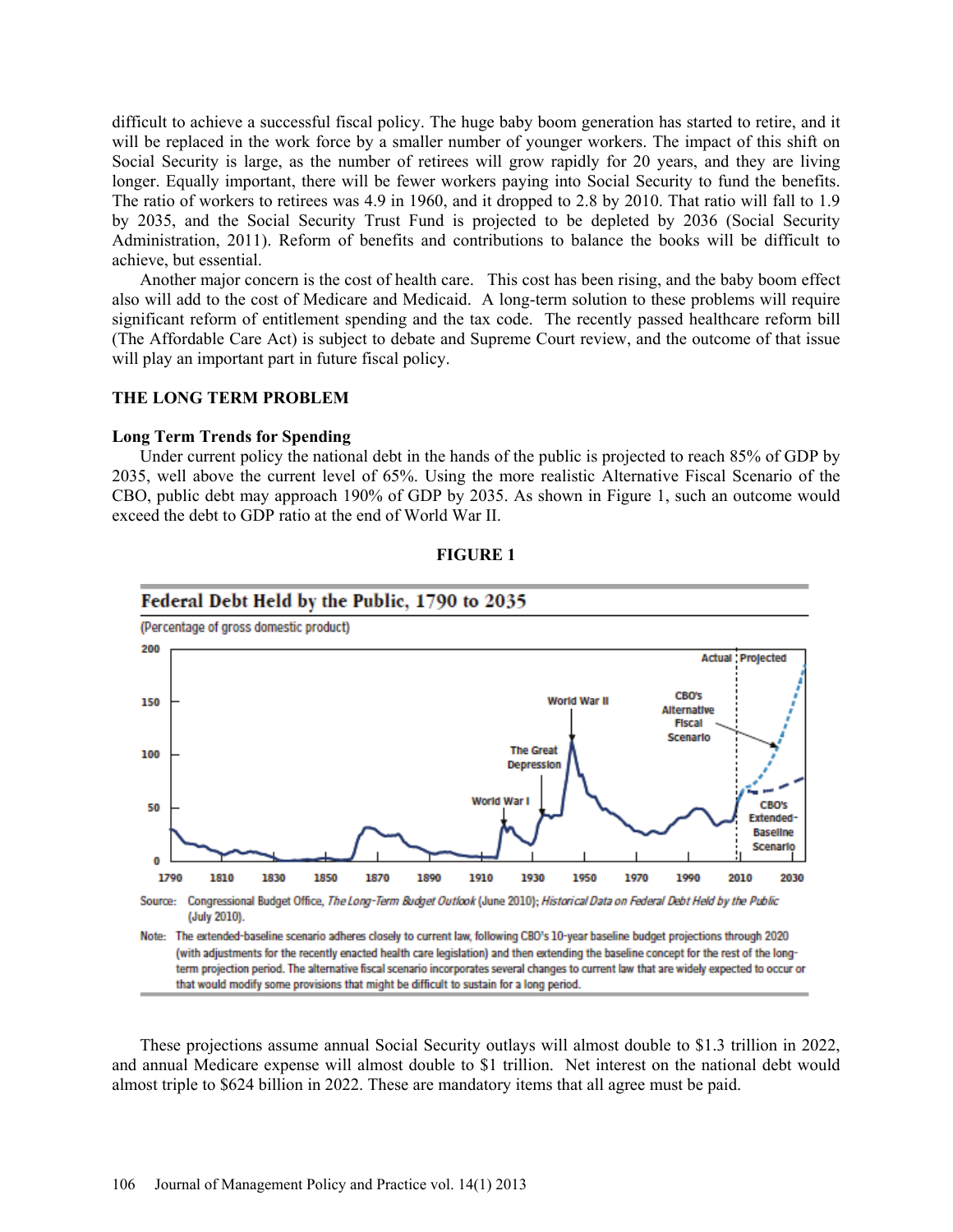The alternative fiscal scenario of the CBO is considered more likely by Congress watchers. It assumes that the expiring tax cuts of 2001-2003 will be extended, that the 27% cut in Medicare payments to doctors now scheduled for early 2012 will be reversed, and that the alternative minimum tax will be indexed for inflation after tax year 2011. It is expected that these changes will be enacted as part of the extension of unemployment benefits and reduced payroll taxes. If not the political backlash would be unacceptable to politicians in an election year (Congressional Budget Office, 2011).

Under current policy passed by Congress, illustrated by Figure 2, mandatory spending is assumed to remain constant near 14% of GDP until 2022. However, healthcare costs and Social Security costs may force these figures higher. Discretionary spending is set to decline from 9% of GDP currently to 7% by 2022. A major reason for the cut in discretionary spending is reduced military spending. The same reason drove down such spending in 1993-1997. However, the world political situation may not allow this trend to continue.



### **FIGURE 2**

## **Long Term Trends for Tax Revenue**

Since 1972, individual income tax revenue has averaged about 8% of GDP. Under the CBO baseline projection, shown in Figure 3, that figure will approach 12% of GDP by 2022. This large increase may encourage tax avoidance or income shifting. This increase of 50% in individual income tax revenue is an important assumption that may not be valid. Payroll (Social Security) tax revenue is slated to be steady until 2022, but will soon be insufficient to pay projected Social Security benefits (Congressional Budget Office, 2011).

# **THE OUTLOOK FOR BUDGET DEFICITS**

## **Adverse Effects of Rising National Debt**

The combination of federal revenues and outlays will determine future budget deficits. Table 1 shows deficits continuing through 2022 in the area of \$200 billion per year. However the more realistic "Alternative Fiscal Scenario" shows a much different picture. It shows deficits starting to grow above \$1 trillion by 2018 and continuing to rise. Such an outcome is unsustainable given current interest rates. If interest rates or inflation increase sharply, the day of reckoning will come even earlier.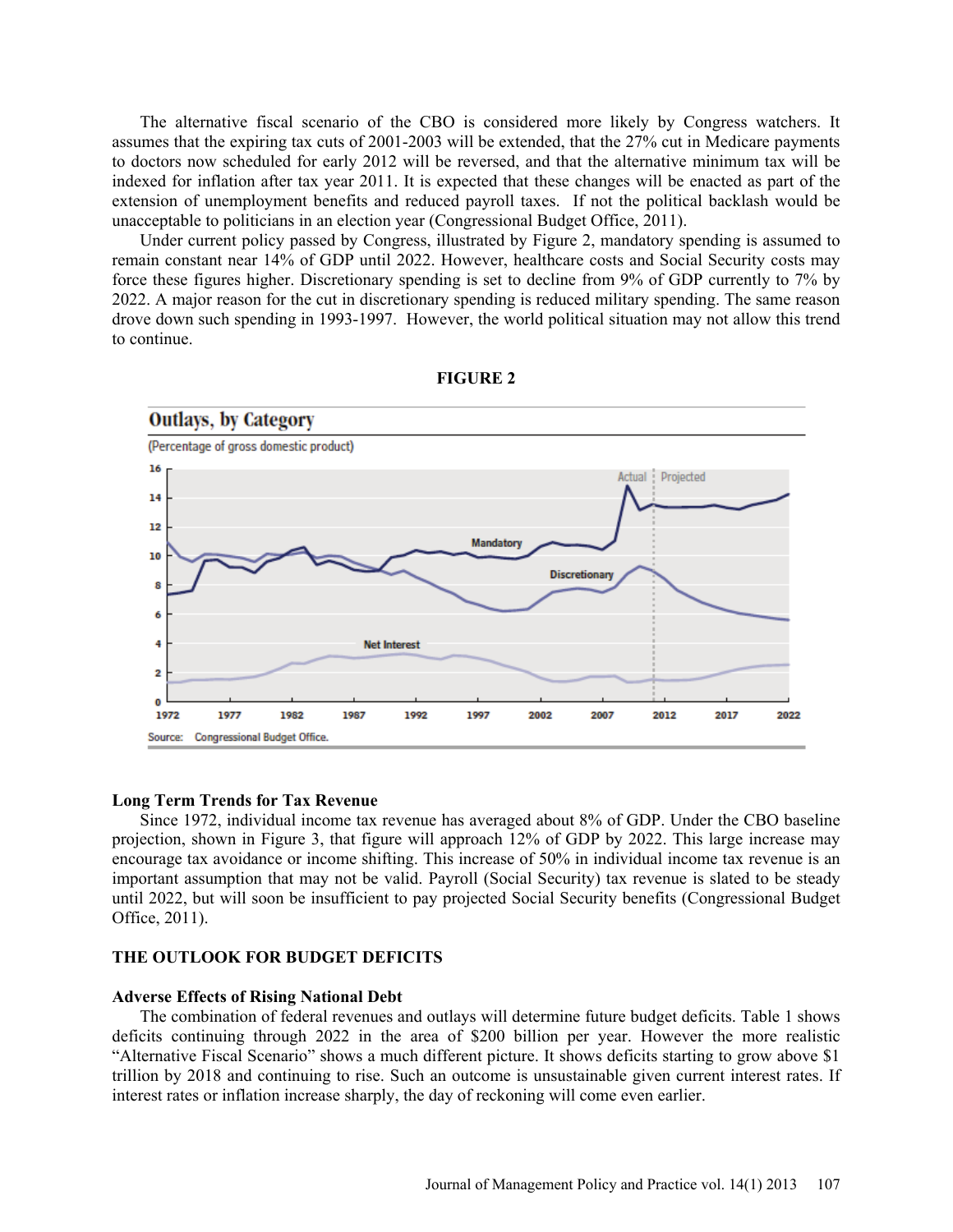There are many reasons a high and rising national debt will harm the economy and the people. As the national debt continues to rise, interest rates will be higher than they would otherwise be. This effect will tend to discourage private investment in the US, and may encourage private investment overseas. A shortfall in investment will slow the growth in labor productivity and employment. The result will be fewer jobs, especially at the lower skill levels (Congressional Budget Office, 2010).



## **FIGURE 3**

### **The Interest Rate Danger**

Historically the US has enjoyed low interest rates compared to other nations. This is because of stable Federal Reserve policy, and because the US is seen by most investors as a safe haven, especially in times of stress. Even when US government bonds recently were downgraded to  $A++$  with a "negative outlook" by Standard & Poor's, US bond prices rose and yields fell in the market as investors moved into US debt rather than out of it. If US debt and deficits continue to rise, there is a danger at some point that investors will seek other currencies as a safe haven. OPEC has in the past discussed using a basket of currencies rather than the US dollar to price oil. If this were to happen, then US domestic interest rates would increase substantially, raising the annual interest expense associated with the huge federal debt. Figure 4 shows how this situation has affected Greece and Ireland, recently the subjects of investor flight and concern about their fiscal health. Here we see that Greece's interest expense has more than tripled since early 2010.

The national debt often is discussed in terms of the debt held by the public, including domestic and foreign governments, firms, and individuals. However the remaining part of the national debt is held by US government agencies, such as the Social Security trust fund. This non-public debt also is important, because it must be paid unless we are willing to default on promises made. The total national debt is now approaching 100% of GDP, up from 68% in 2008, and 94% at the end of 2010. In addition to the size of the debt, the more important problem is the rapid growth of the debt in just the last 4 years (Gordon, 2011).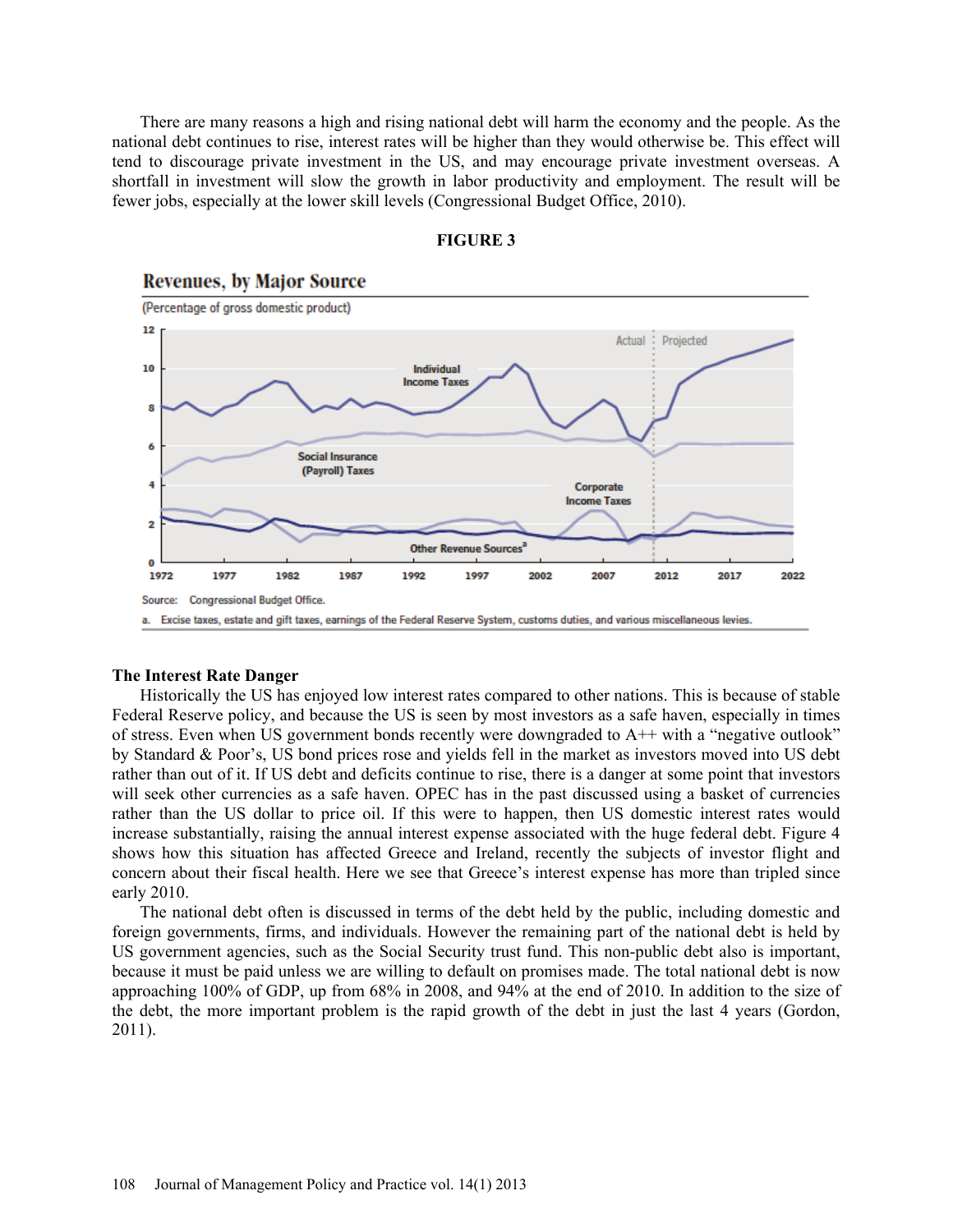| <b>FIGURE 4</b> |  |
|-----------------|--|
|-----------------|--|



Interest Rates on 10-Year Debt Issued by Greece and Ireland

While the danger of excessive debt is clear, no one can predict at precisely what point it becomes a crisis. The financial success of the US and other developed economies since World War II has lulled many policymakers into a false sense of security. As Federal Reserve Chairman Bernanke said recently: "Even the prospect of unsustainable deficits has costs, including an increased possibility of a sudden fiscal crisis". (Bernanke, 2012).

### **ENTITLEMENT REFORM**

There has been much discussion and little action on entitlement reform. The President's budget proposed for FY 2012, that was released on February 13, 2012, avoids any mention of entitlement reform. The Social Security System was established in 1935 as a pay-as-you-go system. However, the baby boom generation will place a severe burden on the system as 10,000 people retire everyday for the next 20 years. In addition life expectancy has increased from 65 years in 1939 to 88 years today, extending the need for benefit payments. Over the years benefits were increased, but the taxes paid by participants were not fully adjusted to cover the expanded benefits (The White House, 2012).

### **THE SIMPSON BOWLES COMMISSION**

In February 2010, the President appointed the National Commission on Fiscal Responsibility and Reform, with a charge to report in December 2010 (after Congressional elections). The Commission of 18 members was co-chaired by Alan Simpson and Erskine Bowles. Their task was to craft a set of proposals to guide fiscal policy toward a sustainable resolution of debt and deficits. Their recommendations were projected to cut \$4 trillion from deficits over 10 years. There were strong objections to each part of the Commission report (mostly political), and neither the President nor Congress pursued the Commission recommendations. In 2011 a bi-partisan "super" committee was appointed to achieve \$1.25 trillion in deficit reduction, as a part of the debate over raising the debt limit. They failed to reach agreement, triggering automatic cuts to both defense and non-defense spending starting in 2013 (The White House, 2010).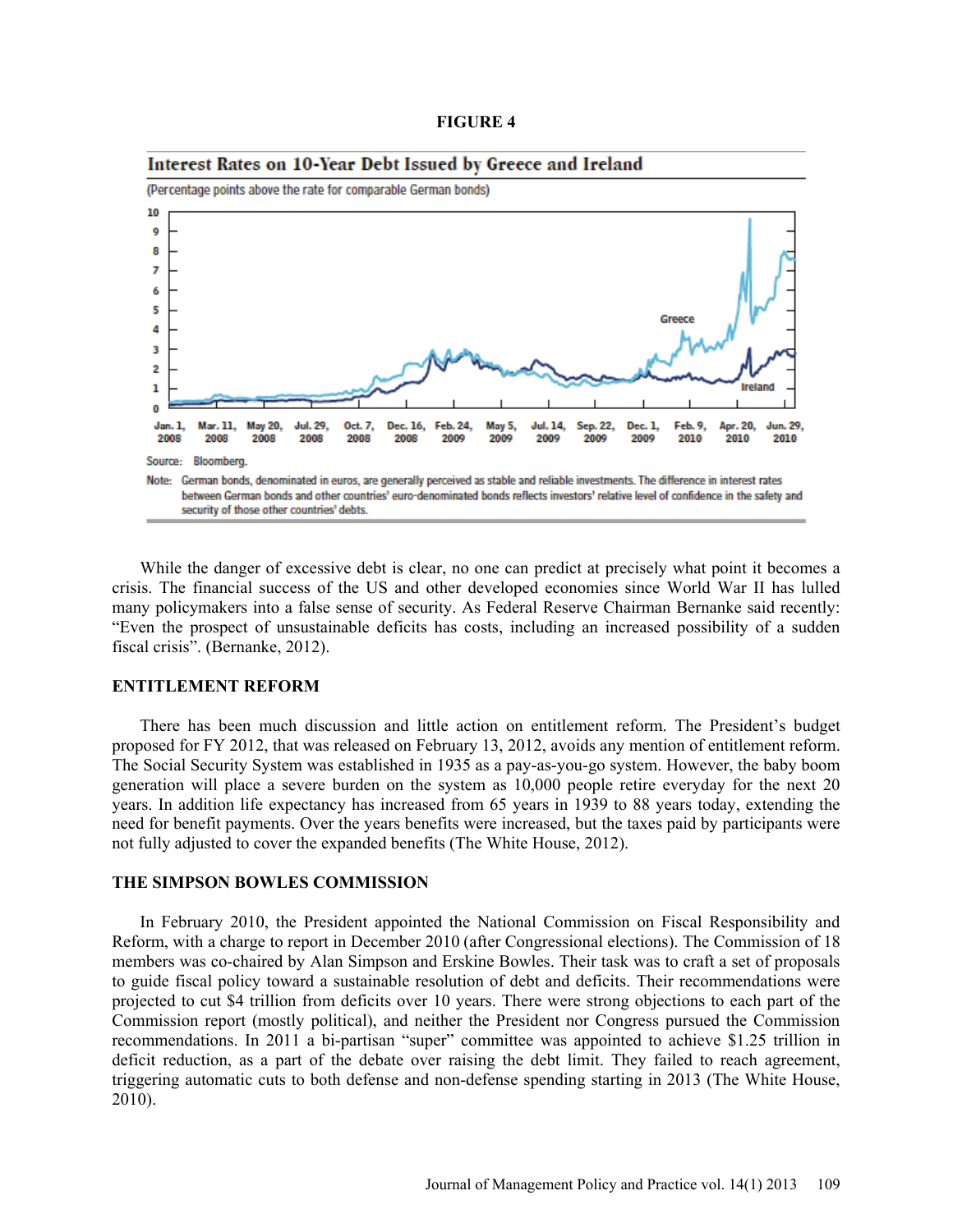| m<br>L |  |
|--------|--|
|--------|--|

# Deficits Projected in CBO's Baseline and Under an Alternative Fiscal Scenario

|                                                                       |                                           |                  |                               |                  |                  |                  |                |                                                                              |              | <b>Total</b>     |                  |                    |                                                             |
|-----------------------------------------------------------------------|-------------------------------------------|------------------|-------------------------------|------------------|------------------|------------------|----------------|------------------------------------------------------------------------------|--------------|------------------|------------------|--------------------|-------------------------------------------------------------|
|                                                                       |                                           |                  | 2012 2013 2014 2015 2016 2017 |                  |                  |                  | 2018           | 2019                                                                         | 2020         | 2021             | 2022             | 2013-<br>2017      | $2013 -$<br>2022                                            |
|                                                                       | <b>In Billions of Dollars</b>             |                  |                               |                  |                  |                  |                |                                                                              |              |                  |                  |                    |                                                             |
|                                                                       | CBO's January 2012 Baseline               |                  |                               |                  |                  |                  |                |                                                                              |              |                  |                  |                    |                                                             |
| Revenues                                                              | 2523                                      | 2.988            | 3,313                         | 3,568            | 3,784            | 4,039            | 4,243          | 4,456                                                                        | 4,680        | 4,926            |                  | 5,181 17,692       | 41,179                                                      |
| Outlays                                                               | 3,601                                     | 3,573            | 3,658                         | 3,836            | 4,086            | 4,259            | 4,439          | 4,714                                                                        | 4,960        | 5,205            |                  | 5,520 19,413       | 44,251                                                      |
| <b>Deficit</b>                                                        | $-1,079$                                  | $-585$           | $-345$                        | $-269$           | $-302$           | $-220$           | $-196$         | $-258$                                                                       | $-280$       | $-279$           |                  | $-339 - 1.721$     | $-3.072$                                                    |
| Debt Held by the Public at the                                        |                                           |                  |                               |                  |                  |                  |                |                                                                              |              |                  |                  |                    |                                                             |
| End of the Year                                                       |                                           |                  |                               |                  |                  |                  |                | 11,242 11,945 12,401 12,783 13,188 13,509 13,801 14,148 14,512 14,872 15,291 |              |                  |                  | n.a.               | n.a.                                                        |
|                                                                       | Alternative Fiscal Scenario               |                  |                               |                  |                  |                  |                |                                                                              |              |                  |                  |                    |                                                             |
| Revenues                                                              | 2500                                      | 2,680            | 2,904                         | 3,126            | 3,324            | 3,556            | 3,732          | 3,915                                                                        | 4,100        | 4,305            |                  | 4,513 15,589       | 36,154                                                      |
| Outlays                                                               |                                           | 3,611 3,661      | 3,820                         | 4,024            | 4,305            | 4,516            |                | 4,738 5,059                                                                  | 5,353        | 5,649            |                  | 6,008 20,328       | 47,136                                                      |
| <b>Deficit</b>                                                        | -1.111                                    | -981             |                               | $-917 - 899$     |                  |                  |                |                                                                              |              |                  |                  |                    | -981 -960 -1,005 -1,144 -1,253 -1,344 -1,495 -4,739 -10,981 |
| Debt Held by the Public at the                                        |                                           |                  |                               |                  |                  |                  |                |                                                                              |              |                  |                  |                    |                                                             |
| End of the Year                                                       |                                           |                  |                               |                  |                  |                  |                | 11,275 12,374 13,402 14,414 15,499 16,560 17,661 18,895 20,232 21,657 23,232 |              |                  |                  | n.a.               | n.a.                                                        |
|                                                                       | As a Percentage of Gross Domestic Product |                  |                               |                  |                  |                  |                |                                                                              |              |                  |                  |                    |                                                             |
|                                                                       | CBO's January 2012 Baseline               |                  |                               |                  |                  |                  |                |                                                                              |              |                  |                  |                    |                                                             |
| Revenues                                                              | 16.3                                      | 18.8             | 20.0                          | 20.2             | 20.2             | 20.5             | 20.5           | 20.6                                                                         | 20.7         | 20.9             | 21.0             | 20.0               | 20.4                                                        |
| Outlays                                                               | 23.2                                      | 22.5             | 22.1                          | 21.8             | 21.8             | 21.6             | 21.5           | 21.8                                                                         | 21.9         | 22.0             | 22.4             | 21.9               | 21.9                                                        |
| <b>Deficit</b>                                                        | $-7.0$                                    | $-3.7$           | $-2.1$                        | $-1.5$           | $-1.6$           | $-1.1$           | $-0.9$         | $-1.2$                                                                       | $-1.2$       | $-1.2$           | $-1.4$           | $-1.9$             | $-1.5$                                                      |
| Debt Held by the Public at the                                        |                                           |                  |                               |                  |                  |                  |                |                                                                              |              |                  |                  |                    |                                                             |
| End of the Year                                                       | 72.5                                      | 75.1             | 74.8                          | 72.6             | 70.5             | 68.5             | 66.8           | 65.5                                                                         | 64.2         | 63.0             | 62.0             | n.a.               | n.a.                                                        |
|                                                                       |                                           |                  |                               |                  |                  |                  |                | Alternative Fiscal Scenario                                                  |              |                  |                  |                    |                                                             |
| Revenues                                                              | 16.1                                      | 16.8             | 17.5                          | 17.7             | 17.8             | 18.0             | 18 1           | 18.1                                                                         | 18.1         | 18.2             | 18.3             | 17.6               | 17.9                                                        |
| Outlays                                                               | 23.3                                      | 23.0             | 23.0                          | 22.8             | 23.0             | 22.9             | 22.9           | 23.4                                                                         | 23.7         | 23.9             | 24.4             | 23.0               | 23.4                                                        |
| <b>Deficit</b>                                                        | $-7.2$                                    | $-6.2$           | $-5.5$                        | -5.1             | $-5.2$           | $-4.9$           | $-4.9$         | $-5.3$                                                                       | $-5.5$       | $-5.7$           | $-6.1$           | $-5.4$             | $-5.4$                                                      |
| Debt Held by the Public at the                                        |                                           |                  |                               |                  |                  |                  |                |                                                                              |              |                  |                  |                    |                                                             |
| End of the Year                                                       | 72.7                                      | 77.8             | 80.9                          | 81.8             | 829              | 84.0             | 85.5           | 87.4                                                                         | 89.5         | 91.7             | 94.2             | n.a.               | n.a.                                                        |
| Memorandum:                                                           |                                           |                  |                               |                  |                  |                  |                |                                                                              |              |                  |                  |                    |                                                             |
| Deficit: Alternative Fiscal Scenario                                  |                                           |                  |                               |                  |                  |                  |                |                                                                              |              |                  |                  |                    |                                                             |
| Minus CBO's January 2012 Baseline                                     |                                           |                  |                               |                  |                  |                  |                |                                                                              |              |                  |                  |                    |                                                             |
| In billions of dollars<br>As a percentage of GDP                      | -33<br>$-0.2$                             | $-396$<br>$-2.5$ | $-572$<br>$-3.5$              | $-630$<br>$-3.6$ | $-679$<br>$-3.6$ | $-740$<br>$-3.8$ | -810<br>$-3.9$ | -886<br>-4.1                                                                 | -973<br>-4.3 | $-1.065$<br>-4.5 | $-1.156$<br>-4.7 | $-3,018$<br>$-3.4$ | $-7,909$<br>$-3.9$                                          |
|                                                                       |                                           |                  |                               |                  |                  |                  |                |                                                                              |              |                  |                  |                    |                                                             |
| Policy Alternatives That Affect the Tax Code<br>(Billions of dollars) |                                           |                  |                               |                  |                  |                  |                |                                                                              |              |                  |                  |                    |                                                             |
| <b>Effect on revenues</b>                                             | -23                                       | $-309$           | $-410$                        | $-442$           | $-460$           | -483             | -511           | $-541$                                                                       | -579         | -621             | -668             | $-2,104$           | $-5,024$                                                    |
| Effect on outlays                                                     | 0                                         | 1                | 39                            | 41               | 42               | 43               | 43             | 43                                                                           | 42           | 42               | 42               | 166                | 378                                                         |
| Effect on the deficit"                                                | -23                                       | $-309$           | -449                          | -483             | $-502$           | $-526$           | $-554$         | $-584$                                                                       | $-622$       | -663             | -710             | $-2,270$           | $-5,403$                                                    |

Source: Congressional Budget Office.

Notes: The alternative fiscal scenario incorporates the assumptions that all expiring tax provisions (other than the payroll tax reduction), including<br>those that expired at the end of December 2011, are instead extended; t starting at the 2011 exemption amount); that Medicare's payment rates for physicians' services are held constant at their current level; and<br>that the automatic enforcement procedures specified by the Budget Control Act of scenario also include the incremental interest costs associated with projected additional borrowing.

 $GDP = gross domestic product; n.a. = not applicable.$ 

a. Negative numbers indicate an increase in the deficit.